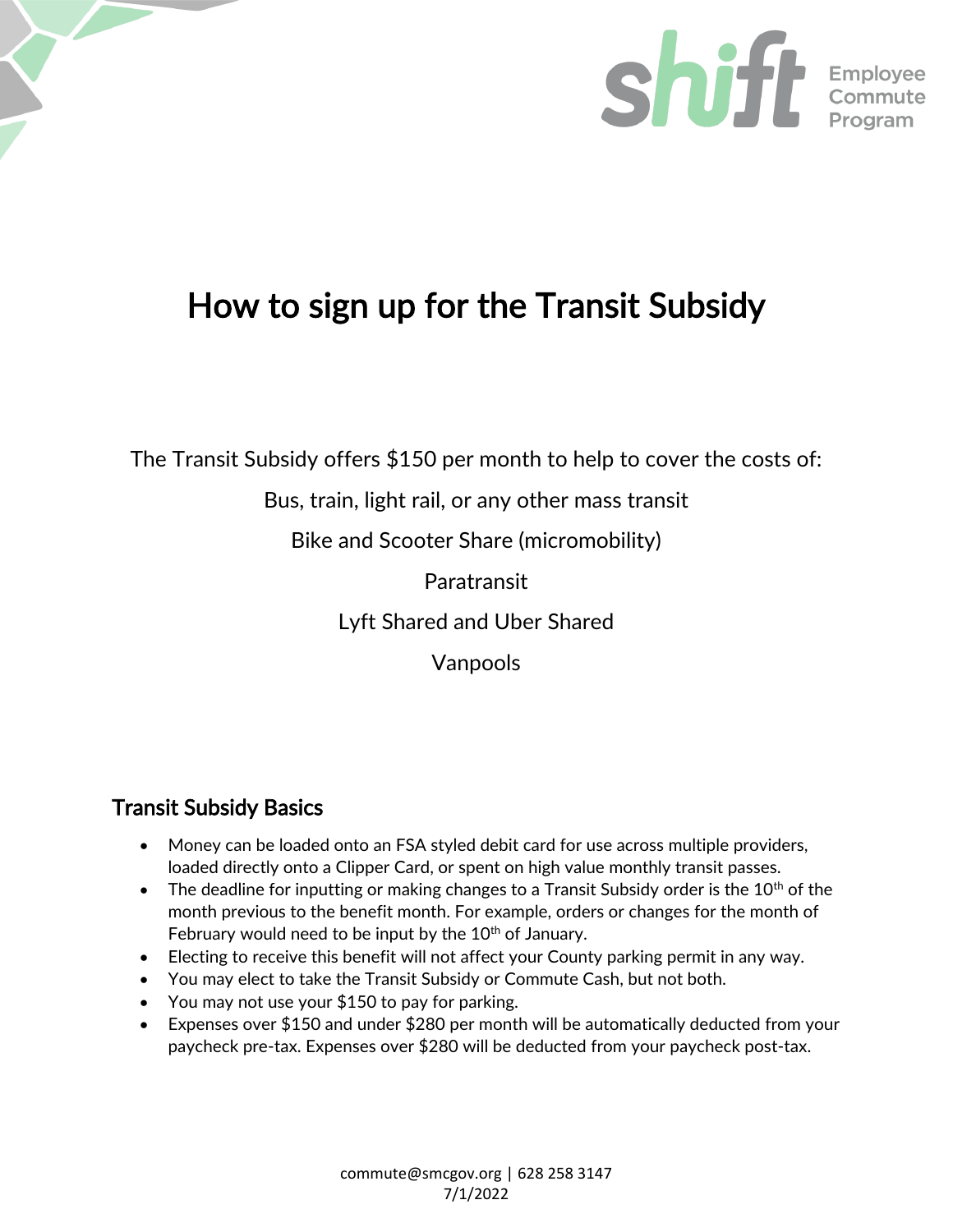## How to sign up for the Transit Subsidy

#### STEP 1: Decide how you'll be getting to and from work

There are five main ways you can spend your subsidy dollars; you can use any or all of them. If you're struggling to decide, please contact us!

**1. Mass Transit:** This refers to all buses, trains, and ferries, including those operated by BART, Caltrain, and SAMtrans.

2. Shared bicycles and scooters (micromobility): These services are a great way to effectively expand the availability of public transit by providing a cheap, efficient, and environmentally conscious ways to cover the "first-last mile gap" between transit hubs and destinations.

**3. Lyft Shared and Uber Shared:** These services are best used for expanding transit access; getting to and from the nearest bus or train station. They are a great benefit but are also the most expensive travel option and will drain your subsidy quickly.

4. Paratransit: Paratransit services refer to transport services for people with disabilities who cannot independently use regular public transit services some or all of the time. These services do not usually follow a specific route and need to be pre-arranged.

5. Vanpools: Vanpools are groups of 5-14 commuters who collectively lease a van, set their pickup and drop off locations and times, and take turns driving (though not everyone has to drive). The \$150 subsidy goes towards covering the costs of gas, maintenance, and vehicle rental fees. They are excellent for those who do not live close to public transit lines.

#### STEP 2: Create an Edenred account.

- 1. Open your browser and navigate to [login.commuterbenefits.com.](https://login.commuterbenefits.com/)
- 2. 'Employee' will be pre-selected, click NEXT.
- 3. Click on "New User Sign Up".
- 4. Enter the Company ID: SMCGOV
- 5. Enter your First Name, Last Name and Home Zip Code as they appear in your Workday profile. If you have a hyphen or apostrophe in your name, replace the hyphen or apostrophe with a space when you are registering.
- 6. Your username will be your County email address. Create a password and click NEXT.
- 7. You are now registered and logged in.

If you have issues with this step please contact us for further assistance.

#### STEP 3: Place an order

Page 3… Mass Transit

Page 4… Paratransit, Bike and Scooter Share, Lyft/Uber Shared, and Mass Transit not serviced by Clipper

Page 6… Vanpools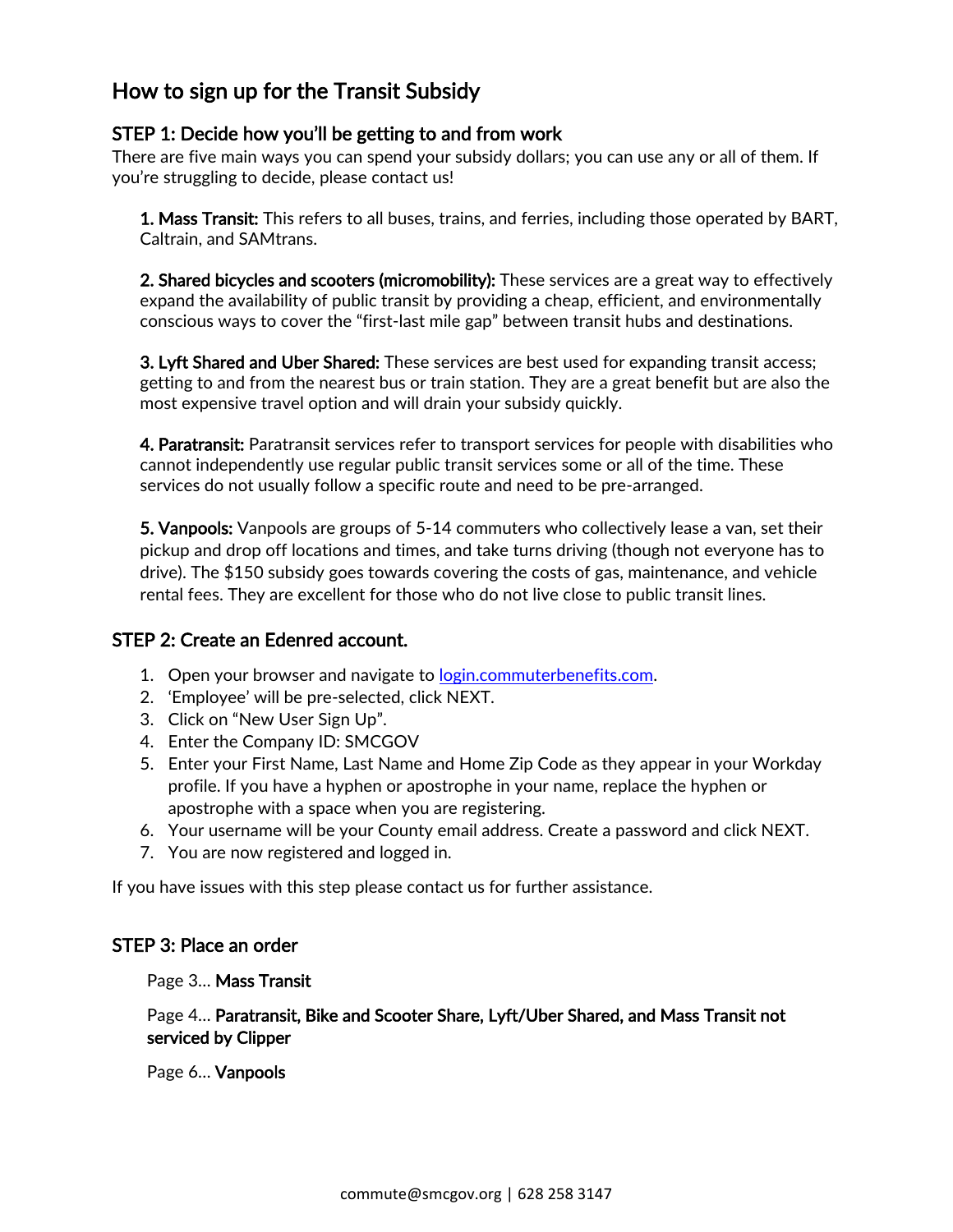# Mass Transit:

Most Mass Transit providers in the Bay Area are serviced by Clipper Card. If your transit provider is not serviced by Clipper Card, please see page 4. The two easiest ways to make mass transit purchases using Clipper are by buying either:

- Clipper E-Cash: this functions as cash value anywhere which accepts a Clipper Card (most Bay Area public transit providers). This is a good option if you are unsure of your expected travel expenses, if your mode of travel changes frequently, or if a single provider pass might not cover your needs.
- High value or monthly transit passes: such as BART high value cards, Caltrain Zone Passes, or Samtrans monthly passes. These are great if you know that you use a particular transit provider often. You're buying in bulk; if you use a lot, it can really pay off.

#### Please also note:

You may submit multiple orders, for multiple transit passes, from multiple providers. For example, a rider traveling from the East Bay might have a monthly pass for AC Transit, and a high value ticket for BART, as well as use some of their funds for Clipper E-Cash.

Expenses under \$150 per month will be covered by the Transit Subsidy. Expenses over \$150 will be deducted directly from your paycheck. Expenses up to \$280 will be deducted pre-tax. Expenses over \$280 will be deducted post-tax.

### Steps to Order

- 1. Login to your Edenred account [\(login.commuterbenefits.com\)](https://login.commuterbenefits.com/). If you have not created an account see step 2 on page 2.
- 2. Select "Place an Order" from the toolbar on the left side of your screen.
- 3. Select your transit mode from the row of icons.
- 4. Select your preferred product from the "Most Popular" or "Local Transit Authorities" lists.
- 5. If you do not see the product that you need, try:
	- a. Typing the name of your preferred transit agency in the search bar. All of their products will appear in a list. Choose from the list.
	- b. Changing your home zip code to reflect the zip code of the station/stop where you will be getting onto transit in the morning.
	- c. If your desired transit agency does not accept direct pay or clipper cards, check out the next section of this document.
- 6. The order is set to automatically recur each month. You can click the toggle button to turn this feature off. You can also specify which months you might NOT want to place your order.
- 7. Proceed to Checkout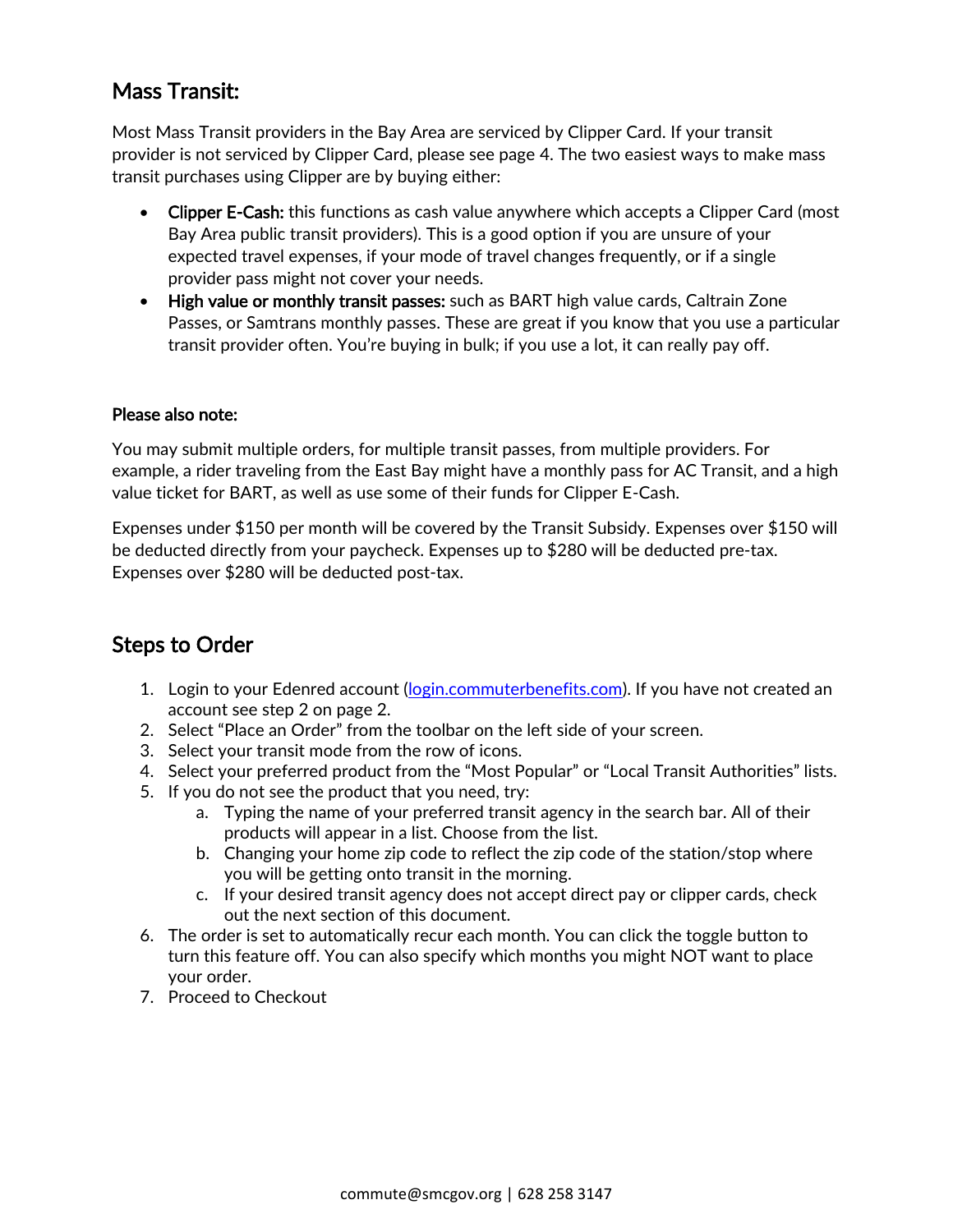# Paratransit, Bike and Scooter Share, Lyft/Uber Shared, and Mass Transit not serviced by Clipper

The best way to access these services is through the "Commuter Benefits Prepaid Mastercard." This is an FSA styled debit card that you can use to pay for transit expenses. You decide how much money to load onto the card every month. Up to \$150 of those funds each month is covered by the Transit Subsidy. You are then responsible for using your Mastercard to purchase transit products.

#### Please note:

The Mastercard effectively holds three "purses" that you can draw from when making purchases: one for transit, one for parking, one for micromobility. Funds must be designated into each of these purses to be able to use them on the associated products. For example, an order for \$150 of funds for micromobility (bike and scooter share) could not be used to purchase a bus pass.

A reminder that while the Mastercard can hold funds designated for parking, the \$150 Transit Subsidy will not cover those expenses. All parking expenses up to \$280 will be deducted from your paycheck pre-tax.

Expenses for Transit and micromobility under \$150 per month will be covered by the Transit Subsidy. Expenses on Transit over \$150, up to \$280 will be deducted directly from your paycheck pre-tax. Expenses on Transit over \$280 will be deducted post-tax. All micromobility expenses over \$150 will be deducted from your paycheck post-tax.

### Steps to Order

- 1. Login to your Edenred account [\(login.commuterbenefits.com\)](https://login.commuterbenefits.com/). If you have not created an account see step 2 on page 2.
- 2. Select "Place an Order" from the toolbar on the left side of your screen.
- 3. Select your transit mode from the row of icons.
- 4. Select your preferred product from the "Most Popular" or "Local Transit Authorities" lists.
- 5. If you do not see the product that you need, try:
	- a. Typing the name of your preferred transit agency in the search bar. All of their products will appear in a list. Choose from the list.
	- b. Changing your home zip code to reflect the zip code of the station/stop where you will be getting onto transit in the morning.
	- c. If your desired transit agency does not accept direct pay or clipper cards, check out the next section of this document.
- 6. The order is set to automatically recur each month. You can click the toggle button to turn this feature off. You can also specify which months you might NOT want to place your order.
- 7. Proceed to Checkout
- 8. Your card will be mailed to you before the start of the next benefit month.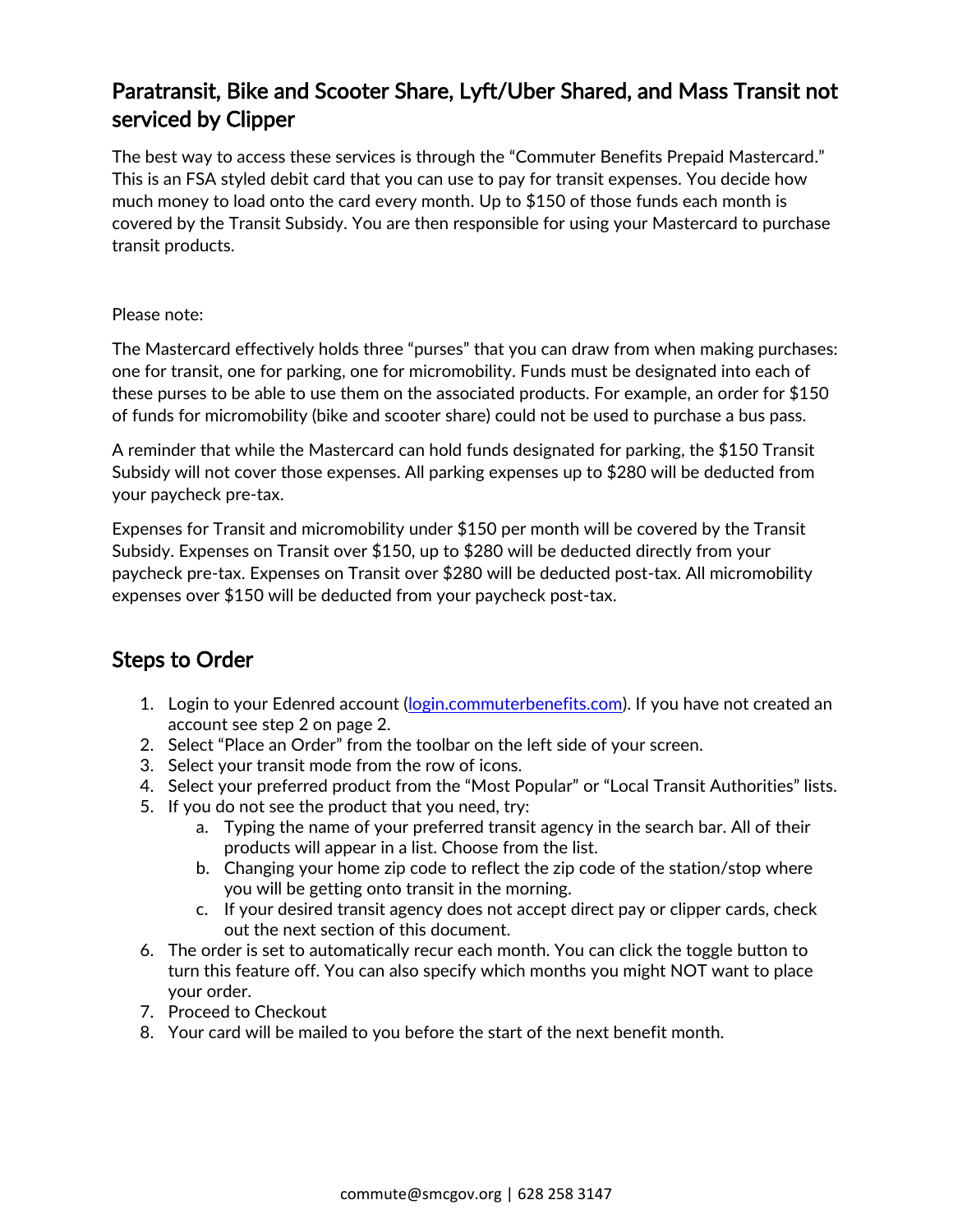# Commuter Check Prepaid Mastercard FAQ

#### How much can a Commuter Check Card hold?

The card can hold a maximum of \$3,000. These funds can be a mix of subsidy dollars, pre-tax and post-tax contributions.

#### What happens when I terminate as a San Mateo County Employee?

Upon employee termination, the Commuter Check Card will remain active for the following benefit month, after which it will automatically be cancelled and funds will be returned to the County. Pre-tax and post-tax money will then be returned to the employee.

#### I'm getting this error message when I try and select the Mastercard: "Sorry! The Commuter Check Prepaid Mastercard® cannot be ordered with other products of the same benefit type. Please review your current pending order on the Dashboard"

You may not have an order for a Commuter Check Card, and an order for a transit pass or Clipper Cash at the same time. To receive a Commuter Check Card you must first cancel your existing transit orders. Once your card arrives and is activated, you may then use it to purchase your transit passes directly from the transit provider.

For example, you might want to use paratransit services (which take only the Commute Check Card), and also want to have a SAMtrans bus pass (which can be loaded onto a clipper card). To accomplish this, you would add your estimated paratransit costs to the cost of a monthly bus pass, and then would elect to have that total amount loaded onto your Commuter Check Card. Once activated, you would then use the Commuter Check Card to purchase both items.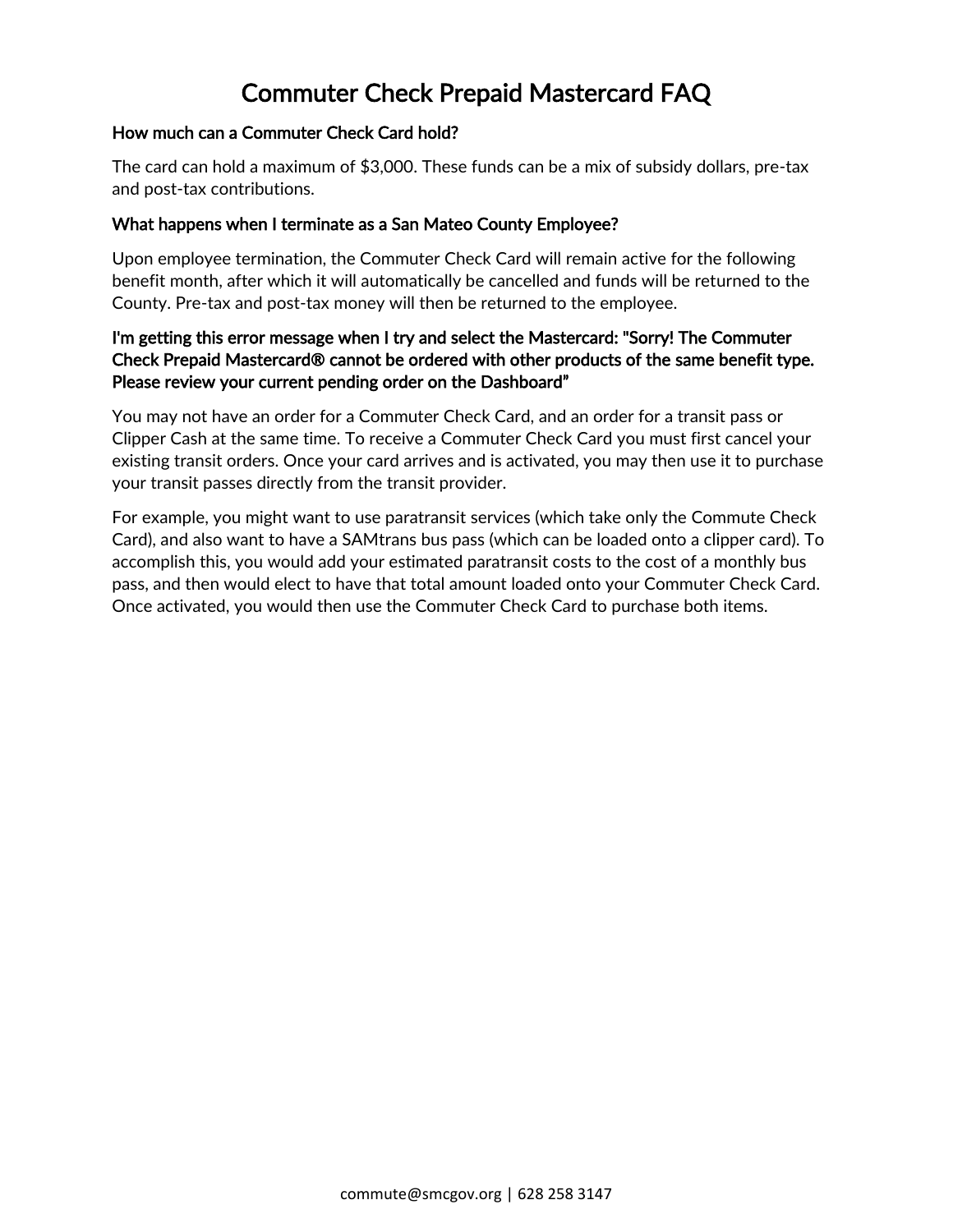# Enterprise Vanpool

#### Joining a vanpool

- Contact the Enterprise Account Manager and Shift [\(commute@smcgov.org\)](mailto:commute@smcgov.org) to find out whether there are existing vanpool groups that meet your commute needs. In your email, include:
	- o Home City
	- o Work City
	- o Workday schedule, and indicate if your start/end time at work has any flexibility
- Once you are matched with a vanpool group, reach out to the vanpool coordinator and ask for the following information so you can set up your payment:
	- o Vanpool ID
	- o Customer/Participant ID
	- $\circ$  Monthly per person cost estimate that includes fuel and toll for the fuel card
- Communicate to Enterprise and your vanpool coordinator any changes in your status if you will be absent for a month, or if you wish to be removed from the vanpool.

### Steps to Order

- Log into your Edenred Account [\(login.commuterbenefits.com.](https://login.commuterbenefits.com/))
- On the left, select Place an Order.
- Select "Vanpool" from the row of icons.
- Search "Enterprise" in the search bar.
- Select "Direct Pay offered by Enterprise" or "Enterprise Rideshare National".
- Select the product that appears.
- Enter your vanpool reference number, and your Enterprise Participant ID. Your vanpool coordinator should have these numbers for you.
- Enter the FULL AMOUNT that you owe Enterprise each month, as indicated by the estimate that Enterprise gave your vanpool coordinator.
	- $\circ$  The first \$150 will be paid for with the County's \$150 subsidy. Any remaining balance up to \$270 will be pulled from your paycheck pre-tax.
- Proceed to Checkout.
- Confirm delivery information, which should reflect your home address. This is required for all products ordered through ECBS. Your order will still be sent directly to Enterprise and will not be delivered to the delivery address.
- Click on "My Dashboard".
- Check which month your order is being set for. If that month is the month you plan to start riding vanpool, you are done! If that month is a month after you plan on starting to ride your vanpool (ex: if you plan on starting to vanpool in February, and your vanpool order is showing up in the "March Order") please continue with the steps below.
- To pay for your vanpool before your Edenred payment begins, please send a check to Enterprise. If you are joining your vanpool in the middle of the month, your monthly cost estimate should be prorated accordingly. Your vanpool coordinator will provide an estimated cost. Enterprise accepts payment by check or online. Send checks via Fed Ex to:

Attn: Ricardo Oliva 2633 Camino Ramon, Suite 400 San Ramon, CA 94583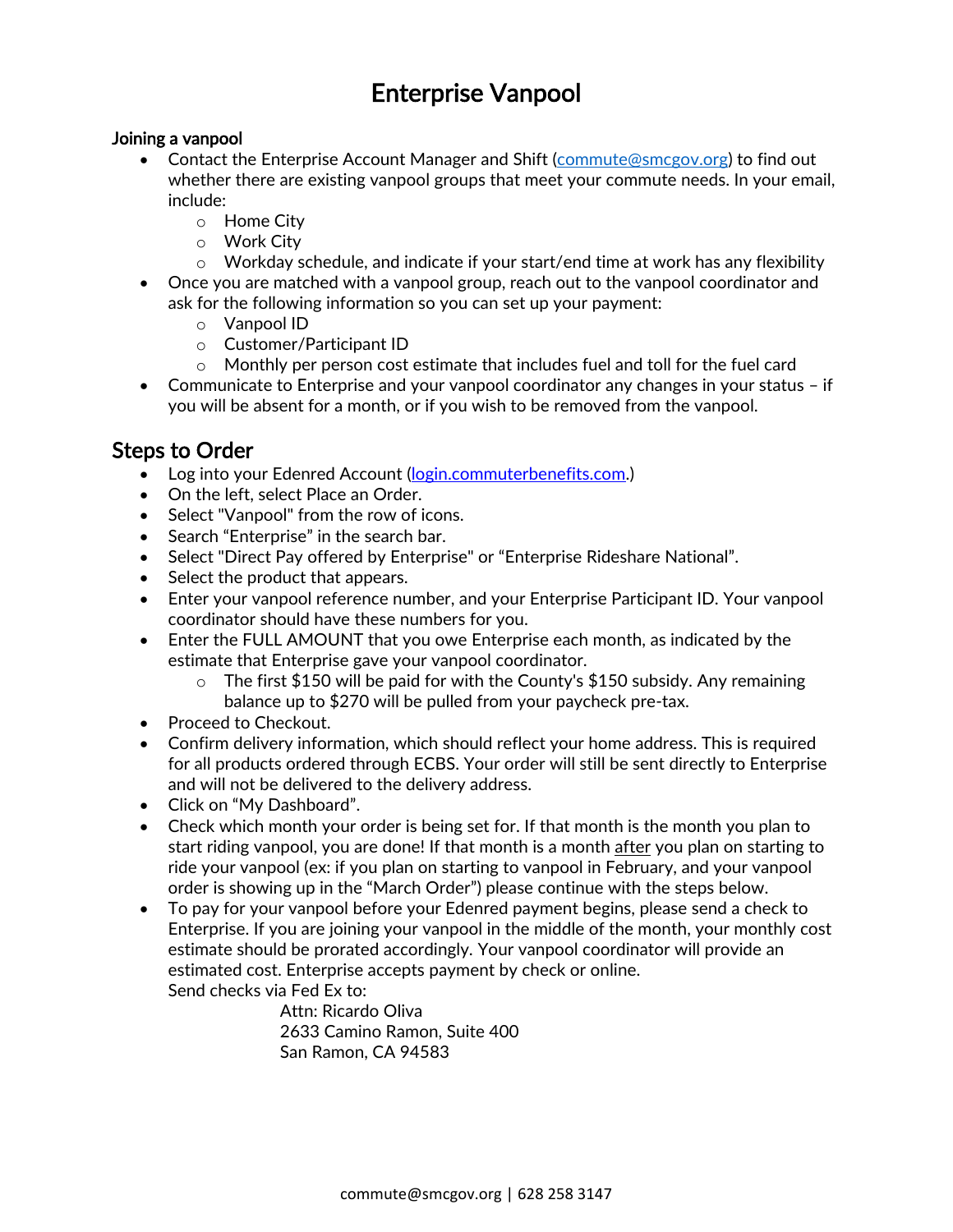#### **Tips**

- If you pay Enterprise directly, send the receipt or proof of payment to [commute@smcgov.org](mailto:commute@smcgov.org) so that you can get reimbursed up to the \$150 subsidy amount for that month.
- There may be complications with your van rental if you pay less than the full amount that Enterprise has invoiced you for. It is better to overpay Enterprise and have the extra cash added to your fuel card (remember it's pre-tax!), than to underpay Enterprise and then have to pay out of pocket (post-tax) for fuel and tolls because the cash on your fuel card ran out before the end of the month.

#### **Resources**

| Tutorial        | Making a Payment       | https://www.youtube.com/embed/HHXht35plng |
|-----------------|------------------------|-------------------------------------------|
| Tutorial        | <b>Account Summary</b> | https://www.youtube.com/embed/AxqSgdVHB6Y |
| <b>Tutorial</b> | <b>Trip Recording</b>  | https://www.youtube.com/embed/hw-E0qcwTJc |

# Enterprise Vanpool FAQ

#### Who owns the van?

Shift supports employees in riding vans which are leased by Enterprise, or another transit provider. Vehicles owned by individuals are not eligible.

#### Who drives?

A commuter who has committed to taking four to 14 other people to and from work each day. The driver may drive every day or share the driving with back-up drivers. In some vanpools, everyone takes turns driving.

#### How long do I have to commit to be in a vanpool?

The commitment and payment are month-to-month for both driver(s) and passengers. You may leave the vanpool by giving the coordinator the agreed upon amount of notice (usually 30 days).

#### Where do the vanpools pick up and drop off?

Each vanpool group sets its own route and schedule. Most vans have central meeting points such as church parking lots or park & ride lots to reduce travel time.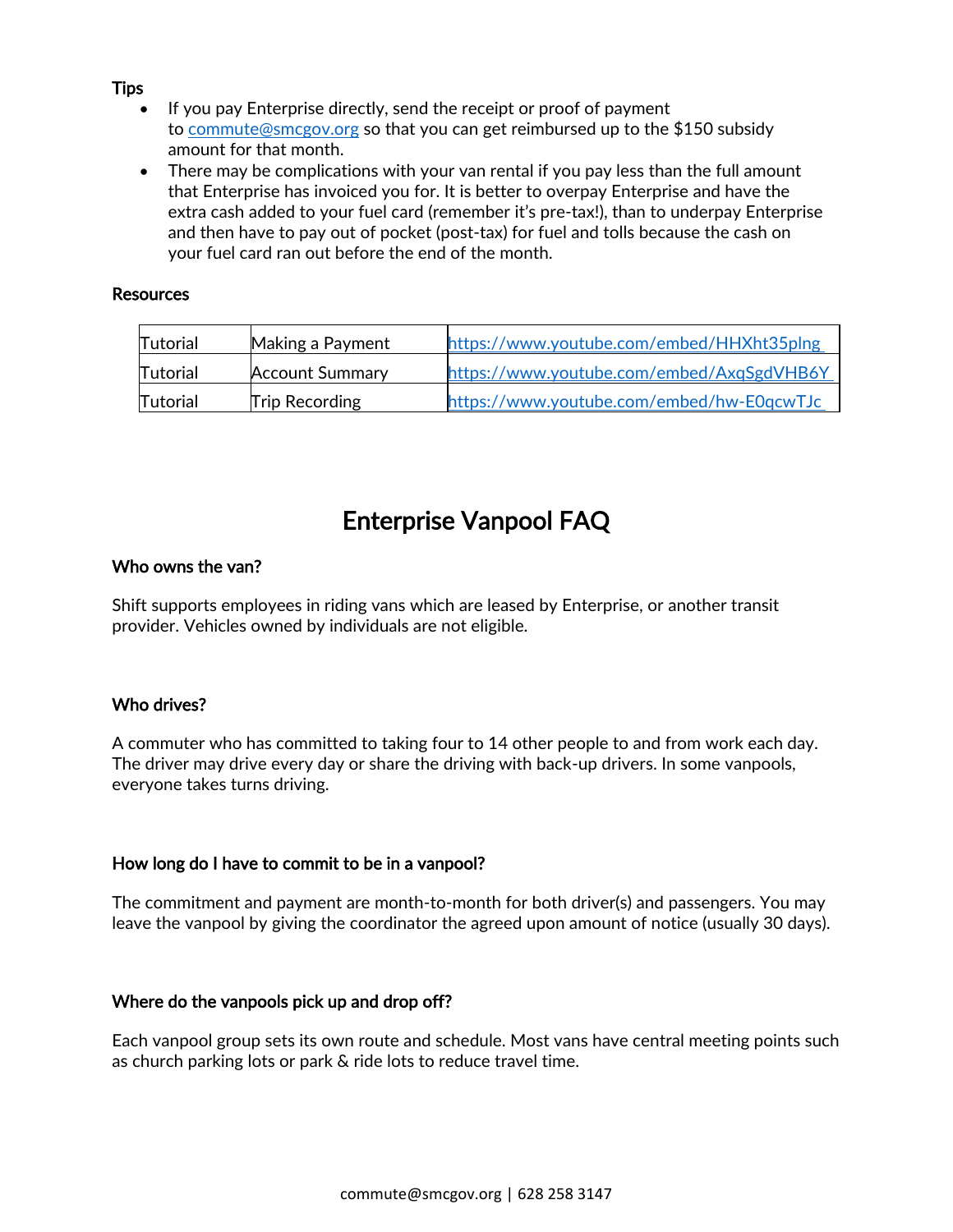#### Is eating or smoking permitted?

Vanpool participants collaborate on rules. In addition to establishing rules about eating and smoking, other policies may address wait time, perfumes/colognes and radio station selection.

#### What if a driver or passenger is late, sick or on vacation?

If you're the driver and you're late or sick or going on vacation, you are responsible for making alternate arrangements. Fortunately, each vanpool has back-up drivers who occasionally drive the van in exchange for a reduced fare and other benefits.

If you're a passenger and you're sick or late for your vanpool, call the driver or another passenger. If you're going on vacation, make arrangements with the driver and coordinator in advance. Standard fare usually reserves your seat for the entire month. Some vanpools have waiting lists of occasional riders who could sublet your seat.

#### What if I have to work late or there is an emergency?

If your vanpool driver works late or leaves work early for an emergency, the back-up driver should have the second set of keys. If there is no opportunity to exchange the van keys with a back-up driver and a back-up driver does not have the second set with them, you and other riders may use the Emergency [Ride Home program.](https://smcgov.sharepoint.com/sites/Shift/SitePages/Emergency-Ride-Home-Program.aspx)

If you are a vanpool rider and you have to work late/leave early for an emergency, please notify your driver or another passenger. You may also use the **[Emergency Ride Home](https://smcgov.sharepoint.com/sites/Shift/SitePages/Emergency%20Ride%20Home.aspx?&originalPath=aHR0cHM6Ly9zbWNnb3Yuc2hhcmVwb2ludC5jb20vOnU6L3MvU2hpZnQvRWRQdndxVXNyYnBIc3hPYW5MTDZWMGNCdFpwQ1BSZ09fRXRBSHJVY3I5S3V6dz9ydGltZT1WV0JJSEotZjEwZw) program** in qualifying circumstances.

#### What are the driver's responsibilities?

Drivers are responsible for picking up and dropping off passengers, arranging for van maintenance, fueling the van and collecting fares if there isn't a designated fare coordinator.

Each van has a coordinator, driver(s), and passengers; the coordinator is Enterprise's point of contact for the group. The Enterprise maintenance team reaches out to the coordinator when the van needs maintenance or a routine service. The driver(s) is responsible for picking up and dropping off passengers, or making alternate arrangements if they are sick or going on vacation.

#### Is a special driver's license required to drive a van?

No, drivers and back-up drivers of vanpools need only a regular C class driver's license.

#### What are the rules for personal use of a leased van?